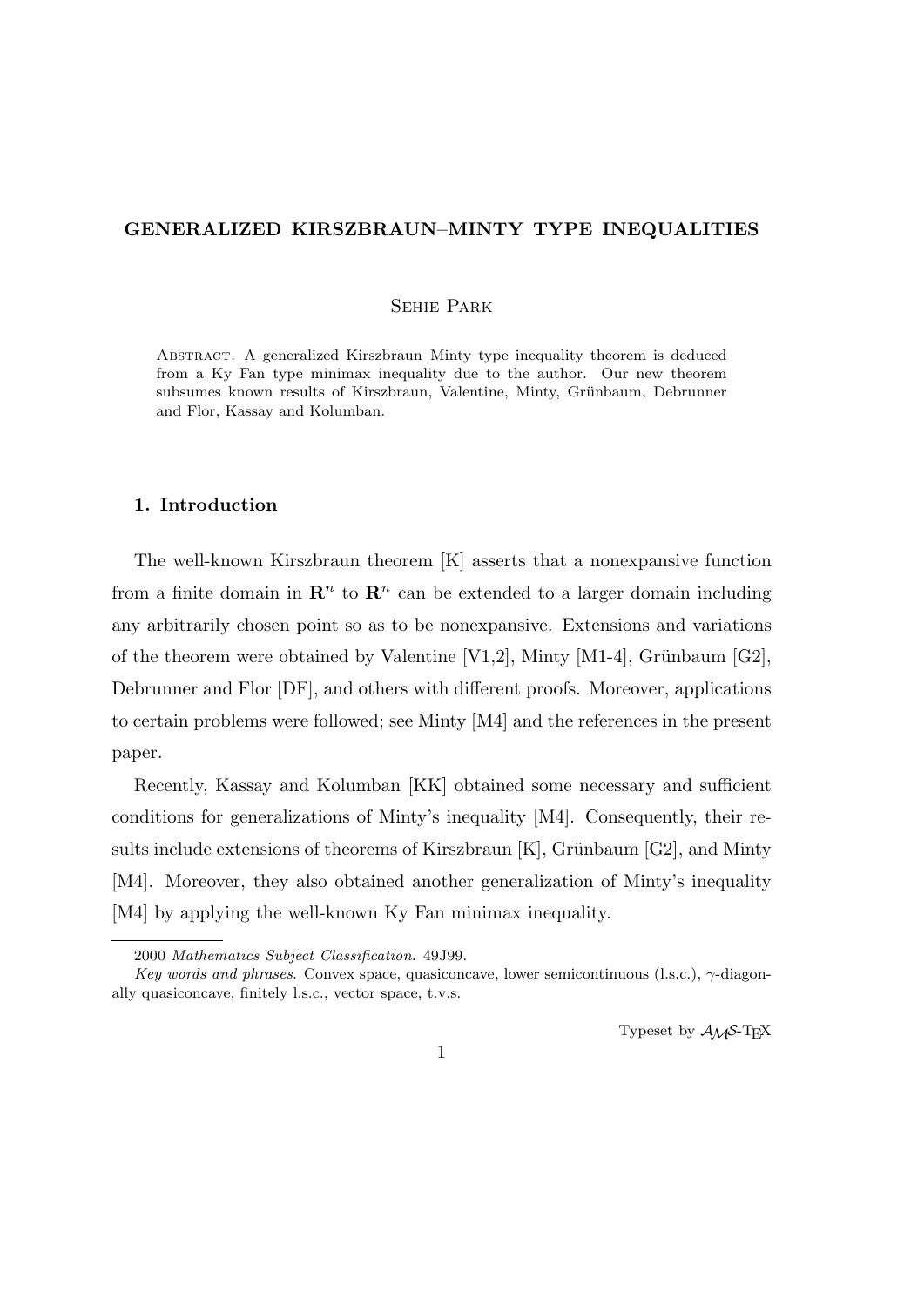In the present paper, we obtain a generalized Kirszbraun–Minty type inequality theorem which subsumes all of the above-mentioned results of the same sort. Our argument is based on a modern version of the Knaster–Kuratowski–Mazurkiewicz theorem (simply, the KKM theorem) due to Lassonde [L], from which we deduce our own version of a minimax inequality or an equilibrium theorem (Theorem 1). Our main result (Theorem 2) is given in Section 2; and Section 3 devotes to show particular forms of our main result and to indicate some applications. Finally, in Section 4, further remarks on our main result are added.

# **2. Main result**

A *convex space X* is a nonempty convex set (in a vector space) equipped with any topology that induces the Euclidean topology on the convex hulls of its finite subsets; see Lassonde [L].

We begin with the following form of the KKM theorem due to Lassonde [L]:

**Theorem 0.** Let *D* be any subset of a convex space *X* and  $G: D \to X$  a KKM multimap [that is,  $\text{co}\{x_1, \dots, x_n\} \subset \bigcup_{i=1}^n G(x_i)$  for each finite  $\{x_1, \dots, x_n\} \subset D$ ] *with closed values. If*  $G(x)$  *is compact for at least one*  $x \in D$ *, then* 

$$
\bigcap\{G(x):x\in D\}\neq\emptyset.
$$

A real-valued function  $f: X \to \mathbf{R}$  is said to be *quasiconcave* if  $\{x \in X : fx > \gamma\}$ is convex for all  $\gamma \in \mathbf{R}$ ; and *lower semicontinuous* (*l.s.c.*) if  $\{x \in X : fx \leq \gamma\}$  is closed for all  $\gamma \in \mathbf{R}$ .

Let  $\Delta_m$  be the standard  $(m-1)$ -simplex; that is,

$$
\Delta_m = \{ \lambda \in \mathbf{R}^m : \lambda = (\lambda_1, \dots, \lambda_m), \lambda_i \ge 0, \sum_{i=1}^m \lambda_i = 1 \}.
$$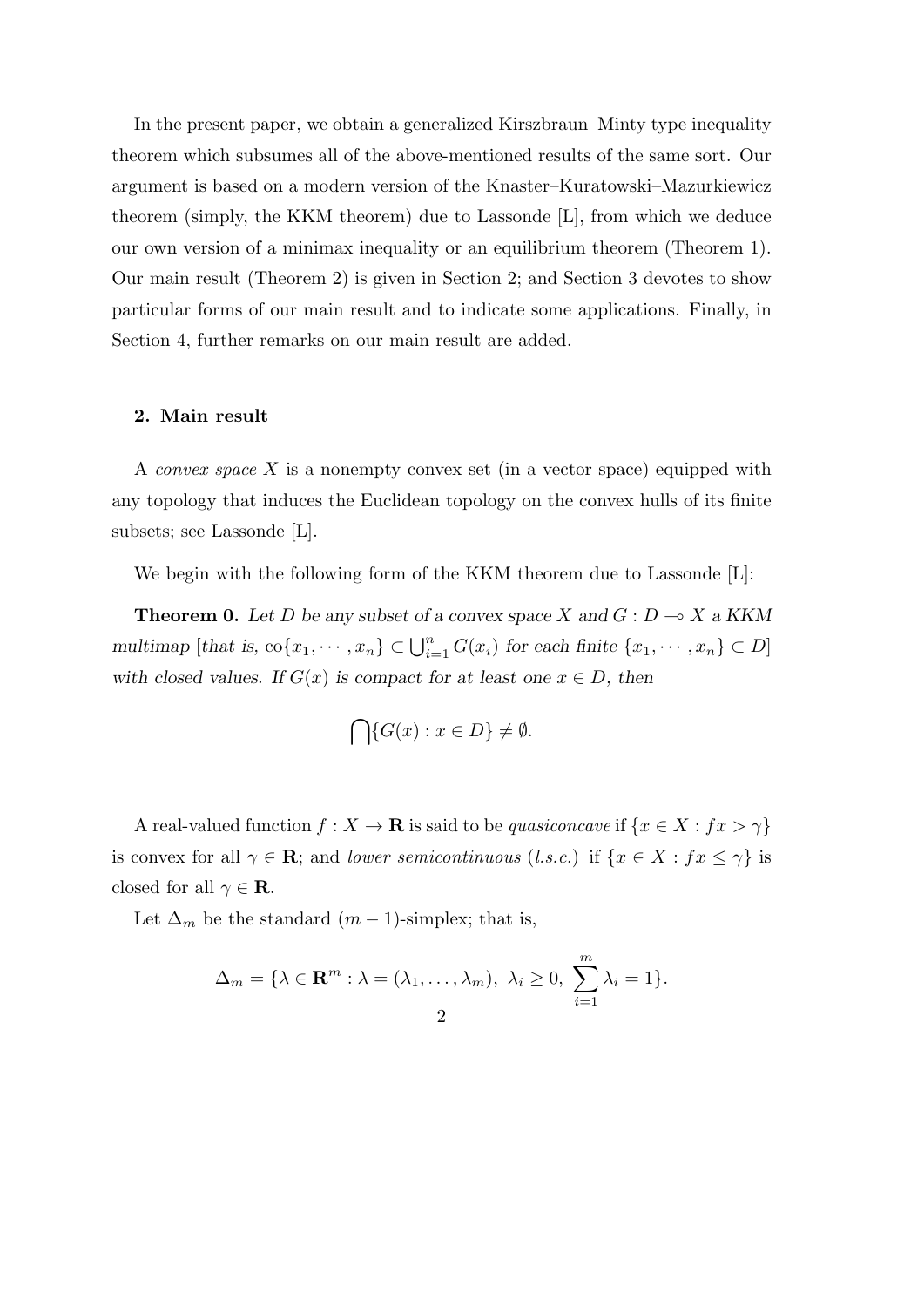From Theorem 0, we deduce the following equilibrium result:

**Theorem 1** Let *X* be a compact convex space,  $\phi: X \times X \to \mathbf{R}$  an extended *real-valued function, and*  $\gamma \in \mathbf{R}$  *such that* 

- (i) for each  $x \in X$ ,  $\{y \in X : \phi(x, y) \leq \gamma\}$  is closed;
- (ii) *for each*  $y \in X$ ,  $\{x \in X : \phi(x, y) > \gamma\}$  *is convex*; *and*
- (iii) *for each*  $x \in X$ *,*  $\phi(x, x) \leq \gamma$ *.*

*Then there exists a*  $\hat{y} \in X$  *such that* 

$$
\phi(x, \hat{y}) \leq \gamma
$$
 for all  $x \in X$ .

*Proof.* We apply Theorem 0 with  $X = D$ . Define a multimap  $G: X \to X$ by  $G(x) := \{y \in X : \phi(x, y) \leq \gamma\}$  for  $x \in X$ . Then each  $G(x)$  is closed by (i). Moreover, each  $G(x)$  is compact since X is compact. We claim that G is a KKM map. Suppose, on the contrary, that there exists a finite subset  $\{x_1, \dots, x_n\}$  of X such that  $\text{co}\{x_1, \dots, x_n\} \not\subset \bigcup_{i=1}^n G(x_i)$ . Then there exists a  $y \in \text{co}\{x_1, \dots, x_n\}$ such that  $y \notin G(x_i)$  for each *i*, or equivalently,  $\phi(x_i, y) > \gamma$  for each *i*. Since  ${x \in X : \phi(x, y) > \gamma}$  is convex by (ii) and contains  ${x_i}_{i=1}^n$ , we have

$$
y \in \text{co}\{x_1, \cdots, x_n\} \subset \{x \in X : \phi(x, y) > \gamma\}
$$

and hence  $\phi(y, y) > \gamma$ . This contradicts (iii). Therefore, by Theorem 0, we have  $\bigcap \{G(x) : x \in X\}$  ≠  $\emptyset$ . Hence, there exists a  $\hat{y} \in X$  such that  $\hat{y} \in G(x)$  for all  $x \in X$ , or equivalently,  $\phi(x, \hat{y}) \leq \gamma$  for all  $x \in X$ . This completes our proof.

*Remarks.* 1. Theorem 1 is a particular form of results due to the author in [P1], [P2], [PK], and equivalent to the well-known Ky Fan minimax inequality or the Fan–Browder fixed point theorem; for the literature, see [P3].

2. If  $\phi(\cdot, y)$  is quasiconcave, then (ii) holds; and if  $\phi(x, \cdot)$  is l.s.c., then (i) holds.

From Theorem 1, we deduce the following main result of this paper:

**Theorem 2.** Let *X* be a vector space, *Y* a nonempty set,  $\Phi : X \times Y \times Y \to \mathbb{R}$ *a function such that*

(0) for each  $y, y' \in Y$ ,  $\Phi(\cdot, y, y')$  is finitely l.s.c. (that is, it is l.s.c. on any *finite dimensional subspace of X*)*.*

#### 3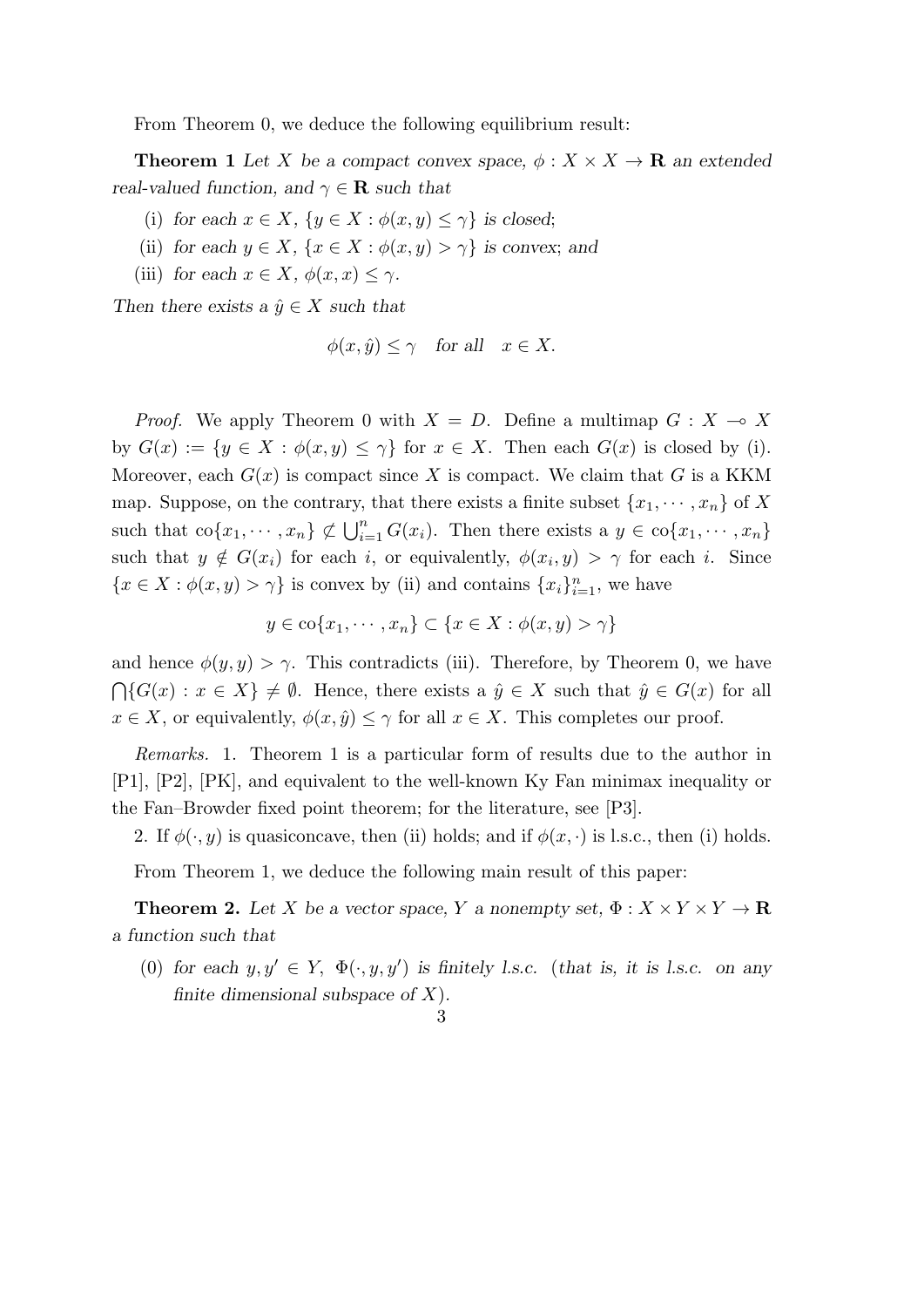*Let*  $(x_1, y_1), \cdots, (x_m, y_m) \in X \times Y$  and  $y \in Y$  be given. Suppose that  $(I) \sum_{i=1}^{m}$ *i*=1  $\lambda_i \Phi(x_i - x, y_i, y) \leq 0$  *for all*  $x = \sum_{i=1}^{m}$ *j*=1  $\lambda_j x_j$  with  $\lambda \in \Delta_m$ .

*Then we have the following:*

(II) *There exists an*  $x \in \text{co}\{x_1, \ldots, x_m\}$  *such that* 

$$
\Phi(x_i - x, y_i, y) \le 0 \quad \text{for each} \quad 1 \le i \le m.
$$

*Proof.* Let  $h: \Delta_m \times \Delta_m \to \mathbf{R}$  be given by

$$
h(\lambda, \mu) = \sum_{i=1}^{m} \lambda_i \Phi(x_i - \sum_{j=1}^{m} \mu_j x_j, y_i, y)
$$

for  $(\lambda, \mu) \in \Delta_m \times \Delta_m$ . Then for each  $\lambda \in \Delta_m$ ,  $\mu \mapsto h(\lambda, \mu)$  is l.s.c. on  $\Delta_m$  by (0); and for each  $\mu \in \Delta_m$ , the set  $\{\lambda \in \Delta_m : h(\lambda, \mu) > 0\}$  is convex. Indeed, it is clear that if  $h(\lambda^1, \mu) > 0$  and  $h(\lambda^2, \mu) > 0$ , then  $h(t\lambda^1 + (1-t)\lambda^2, \mu) > 0$  for  $t \in [0, 1]$ . Moreover, (I) implies  $h(\lambda, \lambda) \leq 0$  for all  $\lambda \in \Delta_m$ . Therefore, by Theorem 1, there exists a  $\mu_0 \in \Delta_m$  such that

$$
h(\lambda, \mu_0) \leq 0
$$
 for all  $\lambda \in \Delta_m$ .

By choosing *λ* any of

$$
(1,0,\ldots,0), (0,1,\ldots,0), \ldots, (0,\ldots,0,1),
$$

we have (II).

This completes our proof.

## **3. Particular forms and applications**

## 4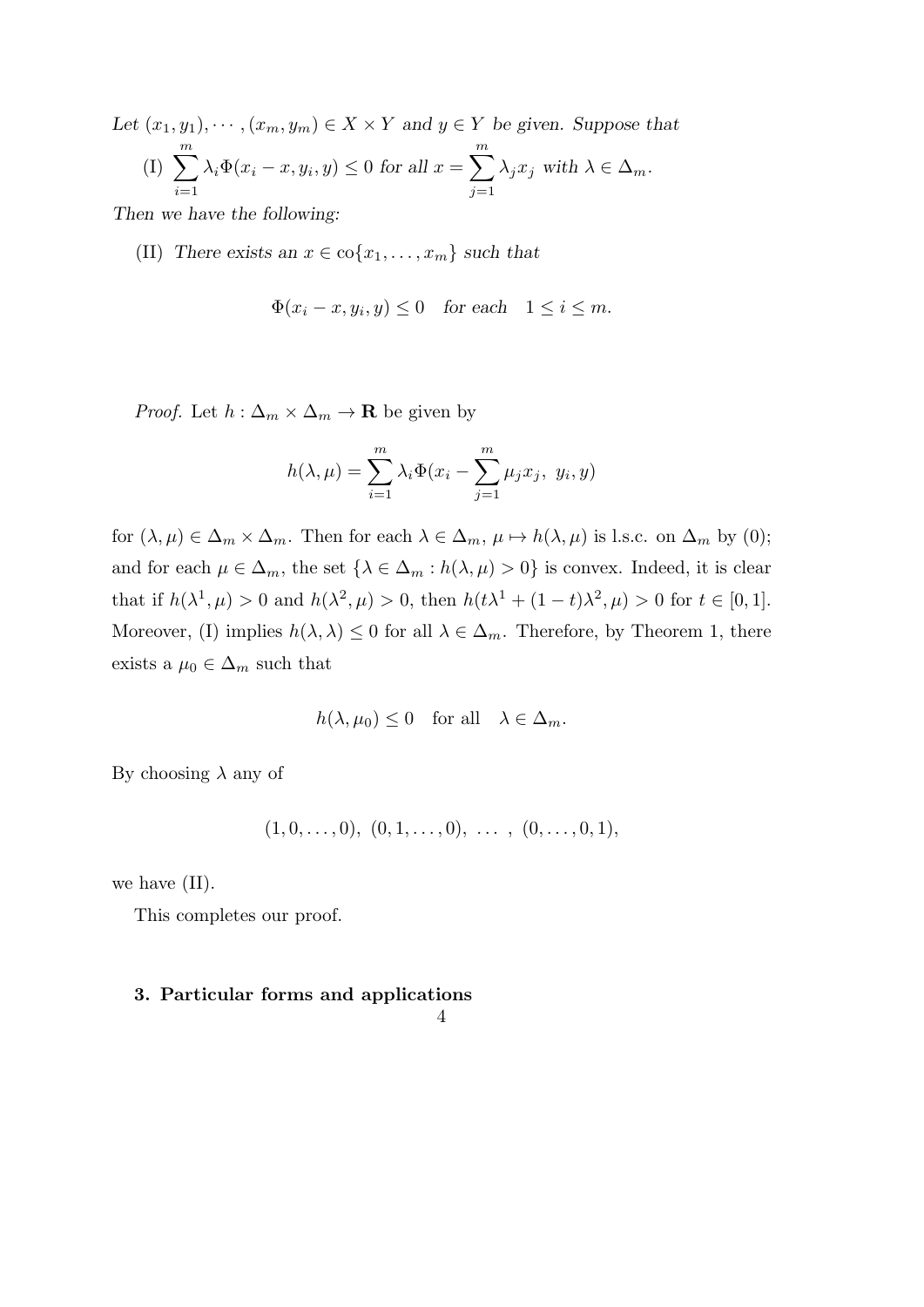In this section, we show that Theorem 2 extends a number of known Kirszbraun– Minty type theorems, and indicate applications of some of them. Our list is given in chronological order.

Kirszbraun [K]:  $X = Y = \mathbb{R}^n$  and  $\Phi(x_i - x, y_i, y) = ||x_i - x|| - ||y_i - y||$ . The Euclidean norm is essential; see Grünbaum [G1] and Schönbeck [S].

Valentine [V1,2]: Rediscovered the above result by applying the KKM theorem, and applied to extension problems of a vector function so as to preserve a Lipschitz condition.

Mickle [M], Schoenberg [S]: New proofs of the Kirszbraun theorem were given. Mickle used certain quadratic forms characterizing Euclidean spaces.

Minty [M1]: *X* is a t.v.s., *Y* the vector space of real continuous linear functionals over *X*, and

$$
\Phi(x_i - x, f_i, f) = (f_i - f)(x_i - x).
$$

Then for each  $x \in X$  [resp., for each  $f \in Y$ ] there exists an  $f \in Y$  [resp., an  $x \in X$ ] such that  $(f_i - f)(x_i - x) \geq 0$  for all *i*. Minty actually gave a particular form.

Minty  $[M2]$ : For a Hilbert space X and an index set A, Kirszbraun's theorem is extended to any  $\{(x_i, y_i)\}_{i \in A}$ . Applied this result to problems on monotone operators.

Grünbaum [G2]:  $X = Y = \mathbb{R}^n$  and

$$
\Phi(x_i - x, y_i, y) = k_1(||x_i - x||^2 - ||y_i - y||^2) + k_2\langle x_i - x, y_i - y \rangle
$$

with nonnegative  $k_1$ ,  $k_2$ . The results in [M1] and [G2] have interesting applications to nonlinear elliptic boundary value problems (see [B1]) and monotone operator theory (for example, see  $[B2], [Z]$ ).

Debrunner and Flor [DF]: *X* and *Y* are t.v.s. and  $\Phi(x_i-x, y_i, y) = \langle x_i-x, y_i-y \rangle$ is bilinear. The proof is based on the Fan–Glicksberg fixed point theorem; see

$$
\overline{5}
$$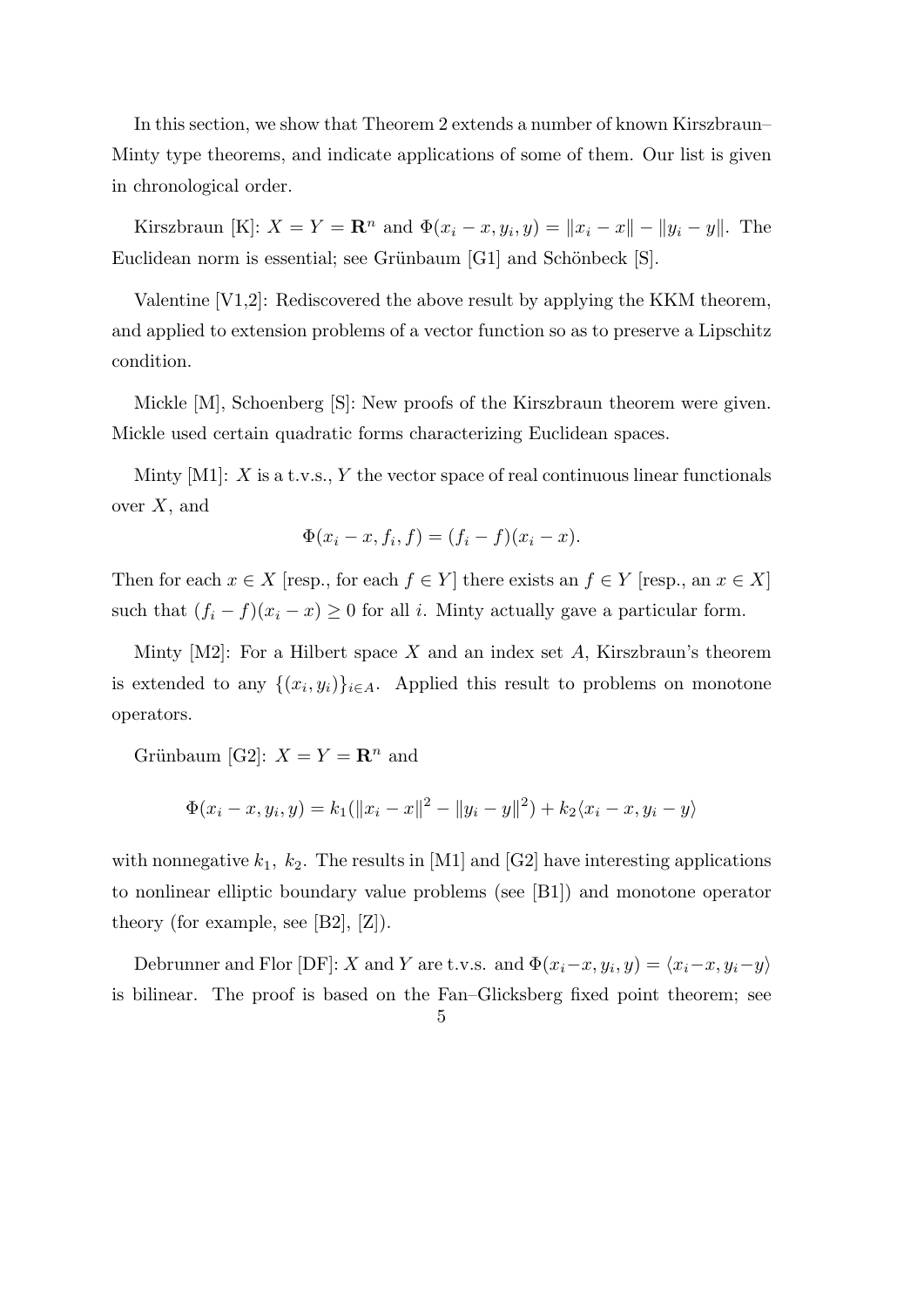[P3]. The result generalizes earlier works of Minty  $[M1]$  and Grünbaum [G2]. An application to extensions of monotone sets is given.

Minty [M3]:  $X = V$  and  $Y = V^1$  are vector spaces,  $\langle , \rangle : V \times V^1 \to \mathbf{R}$  a bilinear form, and

$$
\Phi(x_i-x,y_i,y)=\langle x_i-x,y_i-y\rangle.
$$

In fact,  $\langle , \rangle : \mathbf{R}^m \times \mathbf{R}^m \to \mathbf{R}$  is assumed to be continuous and Minty obtained the conclusion for  $y = 0$ . Applications to calculus of variations and to maximal monotone sets are added.

Minty [M4]: *X* is a vector space,  $\Phi$  is a Kirszbraun function; that is,  $\Phi(\cdot, y, y')$ is finitely l.s.c. and convex, and satisfies

$$
\sum_{i,j=1}^{m} \lambda_i \lambda_j \Phi(x_i - x_j, y_i, y_j) \ge 2 \sum_{i=1}^{m} \lambda_i \Phi(x_i - x, y_i, y)
$$

for any  $(x_1, y_1), \dots, (x_m, y_m) \in X \times Y$ ,  $y \in Y$ , and  $\lambda \in \Delta_m$ , where  $x = \sum_{j=1}^m \lambda_j x_j$ . Then  $\Phi$  satisfies condition (0) of Theorem 2. He further assumed  $\Phi(x_i-x_j, y_i, y_j) \leq$ 0 for all  $i, j$ . Consequently,  $\Phi$  satisfies condition (I) of Theorem 2. He deduced (II) by applying the von Neumann minimax theorem. He also gave a lot of examples of Kirszbraun functions, and added applications to extension theorems for Lipschitz or Lipschitz-Hölder continuous functions.

Kassay and Kolumban [KK, Theorem 2.5]: The following particular form of condition (I) is assumed to deduce (II) in Theorem 2:

(I)<sup>'</sup> for each  $\lambda \in \Delta_m$  and  $x = \sum_{j=1}^m \lambda_j x_j$ ,

$$
0 \geq \sum_{i,j=1}^m \lambda_i \lambda_j \Phi(x_i - x_j, y_i, y_j) \geq k \sum_{i=1}^m \lambda_i \Phi(x_i - x, y_j, y),
$$

where *k* is a positive constant which may depend on  $\{(x_i, y_i)\}_{1 \leq i \leq m}$ .

6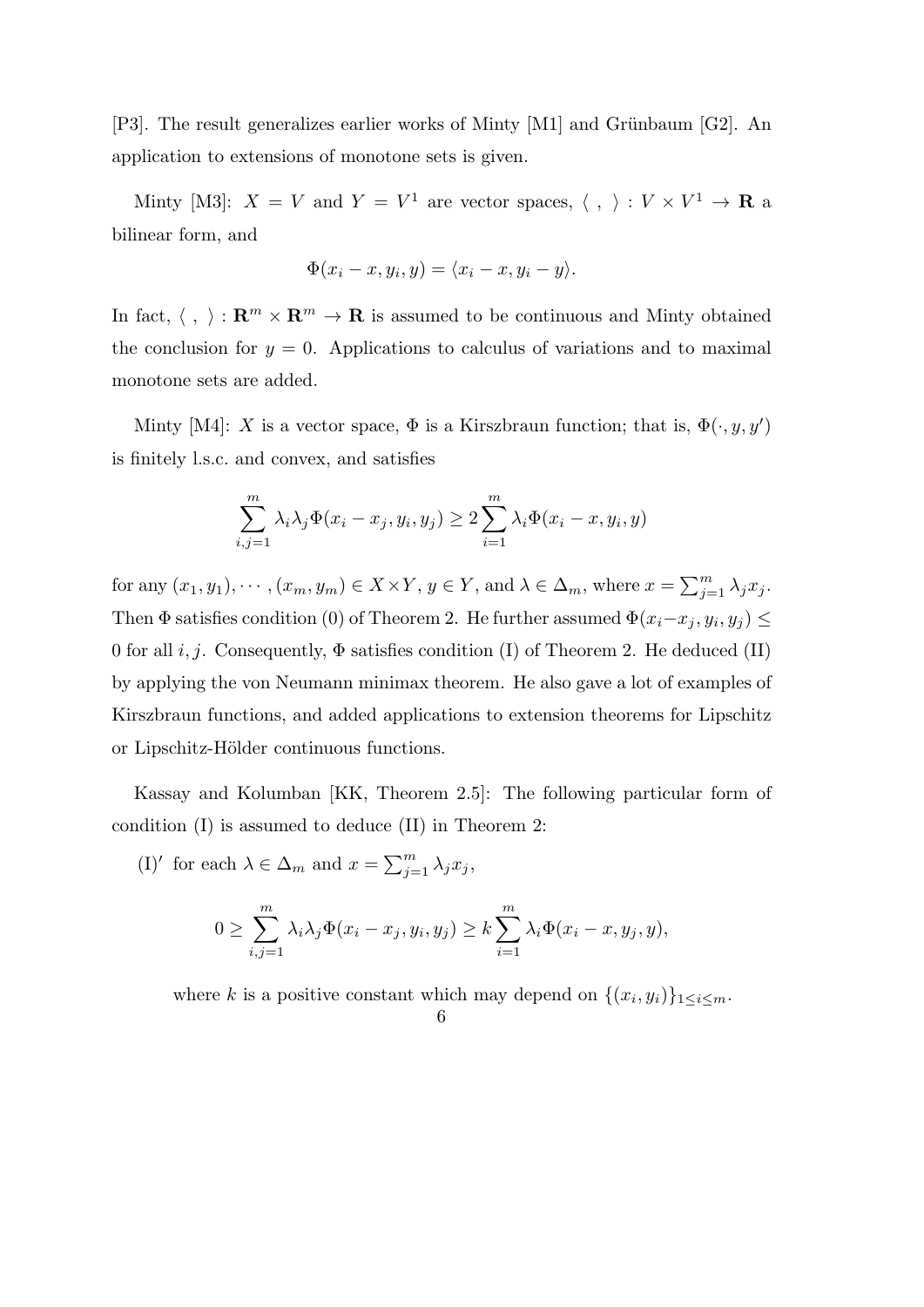### **4. Remarks**

Each of conditions (I) and (II) readily implies the following:

(III) 
$$
\min_{\lambda \in \Delta_m} \sum_{i=1}^m \lambda_i \Phi(x_i - x, y_i, y) \le 0 \text{ for } x = \sum_{j=1}^m \lambda_j x_j;
$$

or more generally,

(III)' for each 
$$
\lambda \in \Delta_m
$$
,  $\min_{\mu \in \Delta_m} \sum_{i=1}^m \lambda_i \Phi(x_i - x, y_i, y) \le 0$  for  $x = \sum_{j=1}^m \mu_j x_j$ .

Therefore, it is natural to ask whether (III) or (III)*′* implies (II) in Theorem 2.

Kassay and Kolumban [KK, Theorem 2.4] showed that (II) is equivalent to (III)<sup>'</sup> for the case  $\Phi: X \times Y \to \mathbf{R}$  in Theorem 2 under the following additional restriction:

(IV) For each finite set  $A = \{a_1, \ldots, a_k\} \subset X$  and subset  $\{(x_{i_1}, y_{i_1}), \ldots, (x_{i_p}, y_{i_p})\}$ of  $\{(x_i, y_i)\}_{1 \leq i \leq m}$ , we have

$$
\max_{1 \le j \le p} \sum_{s=1}^{k} \lambda_s \Phi(x_{i_j} - a_s, y_{i_j}) \ge \inf_{a \in A} \max_{1 \le j \le p} \Phi(x_{i_j} - a, y_{i_j})
$$

for each  $\lambda \in \Delta_k$ .

They further gave an example of  $\Phi$  satisfying condition (IV).

However, in general, (III) does not imply (II). For example, let  $X = \mathbf{R}$ ,  $Y =$  $(0, \infty)$ , and  $\Phi: X \times Y \times Y \to \mathbf{R}$  be given by  $\Phi(x, y, y') = |x|^y$ . Then  $\Phi$  is continuous in *x* and hence condition (0) is satisfied. But if  $m = 2$ ,  $(x_1, y_1) = (0, 1)$ , and  $(x_2, y_2) = (1, 2)$ , then condition (III) holds, but condition (II) fails. This example is supplied by a reviewer of the original version of this paper. The present author would like to express his gratitude to the reviewer.

$$
\mathbf{7}
$$